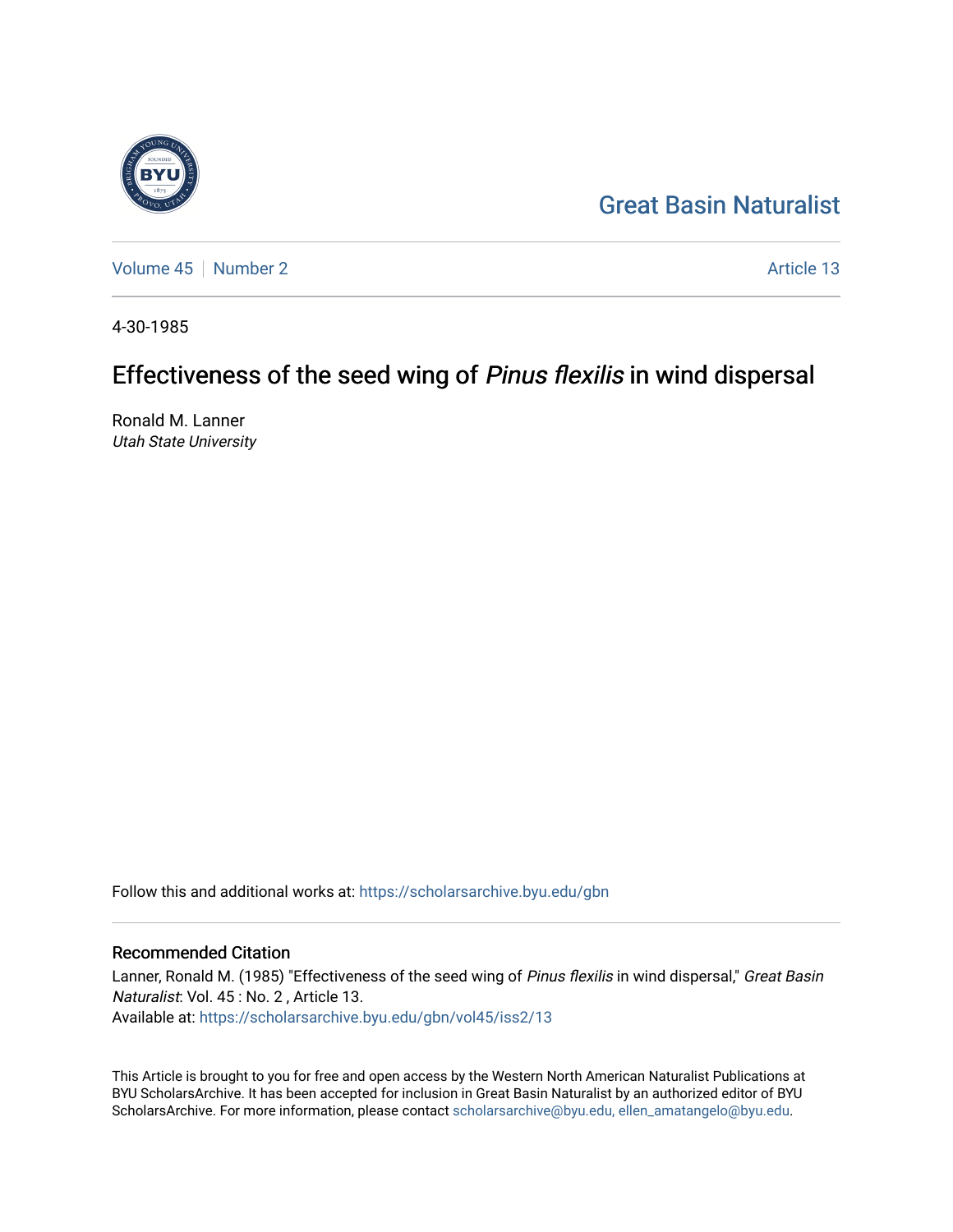# EFFECTIVENESS OF THE SEED WING OF PINUS FLEXILIS IN WIND DISPERSAL

Ronald M. Lanner'

ABSTRACT.- Limber pine (Pinus flexilis James) seeds are usually wingless but occasionally have short, stubby wings. To determine the effectiveness of these wings in slowing seed descent, rates of fall were determined before and after wing removal. A similar experiment was conducted with seeds of Himalayan blue pine (P. griffithii McClelland), a white pine with typically long seed wings. The short wings of limber pine seeds were found to influence rate of seed fall far less than the wings of Himalayan blue pine. This is consistent with evidence suggesting that limber pine seeds are not effectively dispersed by wind but are dependent for dispersal on Clark's Nutcracker (Nucifraga columbiana).

The seeds of limber pine (Pinus flexilis James) are usually described as lacking the membraneous wing typical of most Pinaceae or as having only rudimentary wings (Sargent 1891-1902, Harlow et al. 1979, Dallimore & Jackson 1961, Lanner 1984). During the course of recent research, numerous limber pine seeds from throughout Utah, Wyoming, and Montana have been examined in this lab oratory. Winged seeds were occasionally foimd in cones collected in all three of these states, though they are scarce. The outer cone-scale tissue from which seed wings are formed is maternal in origin, and therefore of uniform genotype. Thus, all the seeds of a tree bearing winged seeds are winged, and all the seeds from a tree bearing wingless seeds are wingless.

Limber pine and some other western American wingless-seeded pines {P. edulis Engelm., P. monophylla Torr. & Frém., P. alhicaulis Engelm.) have recently been found to be at least partially dependent on corvids, principally Clark's Nutcracker (Nucifraga co $lumbiana$ ) and the Piñon Jay (Gymnorhinus cyanocephahis), for dispersal of their seeds and establishment of their seedlings (Vander Wall and Balda 1977, Lanner 1980, Lanner and Vander Wall 1980, Hutchins and Lanner 1982). In brief, the corvids harvest conifer seeds from cones and bury them in the soil as food stores which, if not retrieved, often ger minate. There is strong evidence that whitebark pine (P. albicaulis) is systematically dispersed and established only by Clark's Nutcracker, all other potential disperser-establishers being ineffective (Hutchins and Lanner 1982). Limber pine has not received thorough enough study to determine whether this is also true of its regeneration, but the similarity of its potential dispersing fauna to that of whitebark pine suggests this may be so. However, the occasional presence of seed wings in limber pine raises the possibility that a limited amount of wind dispersal also occurs. If so, the hypothesis of dependence on corvids, or other animals that may sub sequently be found effective, would fail. The purpose of the experiment reported here was to determine whether the rudimentary wings of limber pine seeds are aerodynamically ca pable of effecting seed dissemination by the wind.

### **METHODS**

Limber pine cones from the Beartooth Mountains, Montana, were allowed to open naturally in the laboratory. Cones from several trees (trees 1, 2, and 3) bore seeds with wings at least as long as any hitherto encountered and were selected for study. These wedge-shaped wings were up to <sup>5</sup> mm long. Seeds were individually dropped <sup>9</sup> m down <sup>a</sup> stairwell in still air. Descent time was deter mined with a stopwatch. Seeds were re trieved and dropped again after removing the wing. A "slowdown factor" was com-

Department of Forest Resources, Utah State University, Logan, Utah 84322.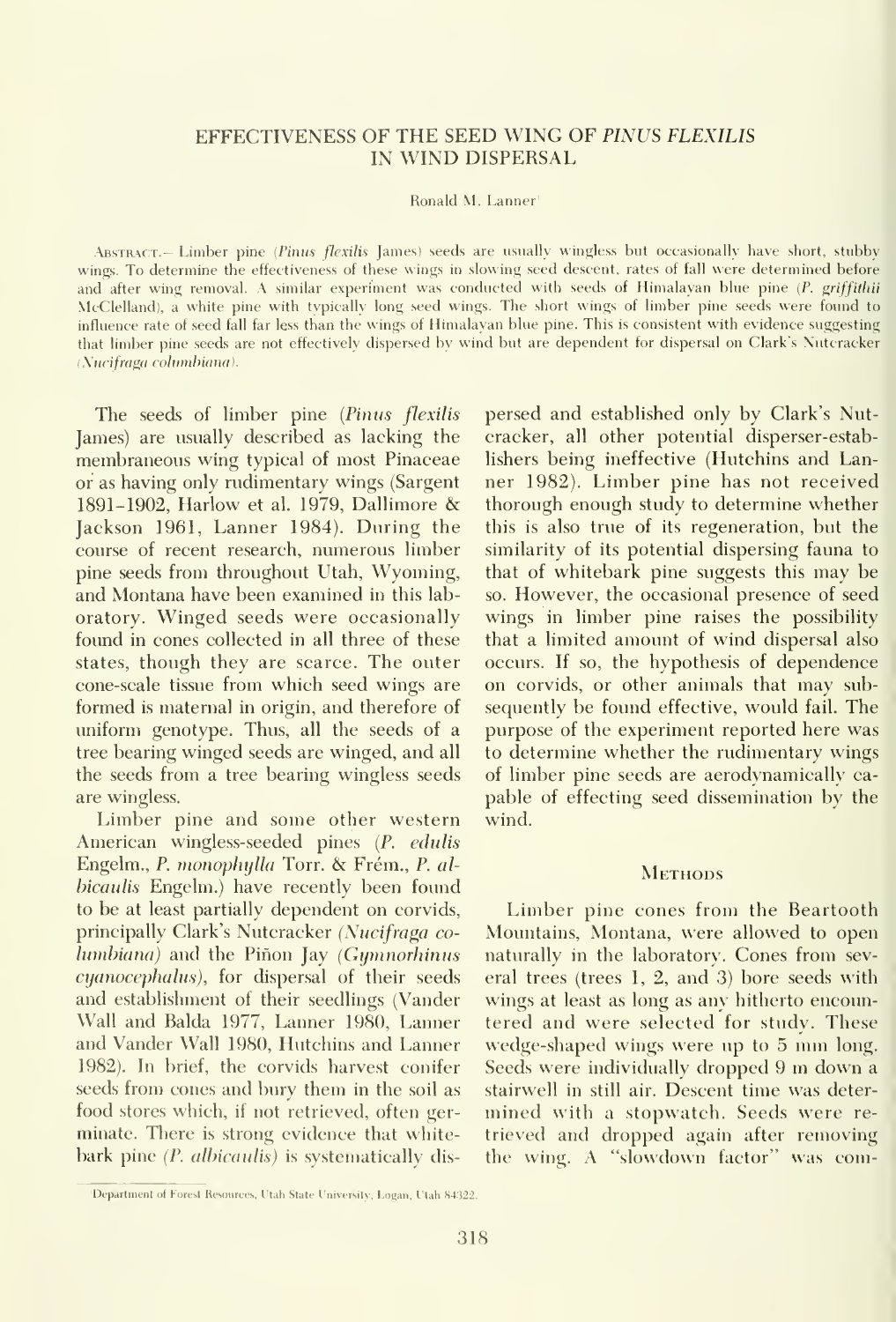|  | ٠ |
|--|---|
|  |   |
|  |   |

|              | Tree 1                   |           | Tree 2                                           |           | Tree 3         |                           |
|--------------|--------------------------|-----------|--------------------------------------------------|-----------|----------------|---------------------------|
|              | Winged                   | De-winged | Winged<br>Rate of fall, meters sec <sup>-1</sup> | De-winged | Winged         | De-Winged                 |
| Mean         | 4.21                     | 4.67      | 4.12                                             | 4.61      | 4.20           | $-4.56$                   |
| S.D.         | 0.40                     | 3.7       | (0.50)                                           | 0.54      | 0.16           | 0.84                      |
| $\mathbf{n}$ | $\overline{\phantom{a}}$ |           |                                                  |           | $\mathbf{1}$ ( | $\mathbb{I}(\mathcal{C})$ |

TABLE 1. Rates of fall (meters sec<sup>-1</sup>) of winged and de-winged *Pinus flexilis* seeds from three trees from the Beartooth Mountains, Montana, during a 9-m descent.

puted by dividing the rate of fall of dewinged seeds in meters per second by the rate of fall of winged seeds. A similar experiment was performed with seeds of Himalayan blue pine, P. griffithii McClelland, but these long-winged seeds tended to drift easily and thus were dropped to the floor of a laboratory from a height of 2.9 m.

## **RESULTS**

Limber pine seed descent was linear, with little tendency to autorotate, whether wings were present or absent. The mean rate of descent of limber pine seeds before wing removal was 4.18 meters sec-1; and after removal of wings the rate was 4.61 meters sec-1 (Table 1). The slowdown factor for individual trees' seeds ranged from 1.09 to 1.12, with a mean of 1.10. Therefore, winged seeds required 1.1 times as long to fall one meter as did de-winged seeds.

Himalayan blue pine seeds immediately began to autorotate when released and drifted in response to even very slight air movements. Winged seeds fell at an average rate of 1.12 meters sec<sup>-1</sup> (filled) and dewinged seeds fell 4.06 meters sec-1 (Table 2). The slowdown factor for filled seeds was therefore 3.63, meaning that the long membraneous wings of these seeds delayed their fall by a time factor of 3.63. Empty seeds fell somewhat more slowly, both with and without wings, and had a slowdown factor of 3.94.

#### **DISCUSSION AND CONCLUSIONS**

The winged seeds of Himalayan blue pine are typical of the white pines. According to USDA Forest Service (1974), they weigh about 9100 per pound, or roughly .05 gm each. Limber pine seeds weigh about .09 gm each, according to the same source. The

wings of samaras, which these seeds are in functional terms, initiate autorotation, thus slowing descent and allowing wind currents to exert lateral force on seed flight; so it can be assumed that a wing that is highly effective in slowing the rate of descent is adaptive in the context of wind dispersal. It is apparent that if the slowdown factor of Himalayan blue pine seed wings is taken as typical for the white pine group, of which limber pine is also a member (Critchfield and Little 1966), then the rudimentary wing of limber pine seeds is a comparatively ineffective braking mechanism. It therefore appears that wind dispersal of limber pine seeds is unlikely to be effective beyond the crown projection of the individual seed tree and that dispersal by corvids, especially Clark's Nutcracker, is of far greater ecological significance.

#### **ACKNOWLEDGMENTS**

Harry E. Hutchins assisted in some of the measurements of seed fall velocity. Seeds of limber pine were provided by personnel of the Custer National Forest, Montana, and seeds of Himalayan blue pine by the Institute of Forest Genetics, U.S. Forest Service, Placerville, California. This study was supported by National Science Foundation Grant DEB 78-02808 and the McIntire-Stennis program and is published as Utah Agricultural Experiment Station Journal Paper 3035.

#### **LITERATURE CITED**

- CRITCHFIELD, W. B., AND E. L. LITTLE, JR. 1966. Geographic distribution of the pines of the world. USDA Forest Service Misc. Publ. 991.
- DALLIMORE, W., AND A. B. JACKSON. 1961. A Handbook of Coniferae including Ginkgoaceae. Edward Arnold Publ., London.
- HARLOW, W. M., E. S. HARRAR, AND F. M. WHITE. 1979. Textbook of dendrology. 6th ed. McGraw-Hill Book Co., New York.